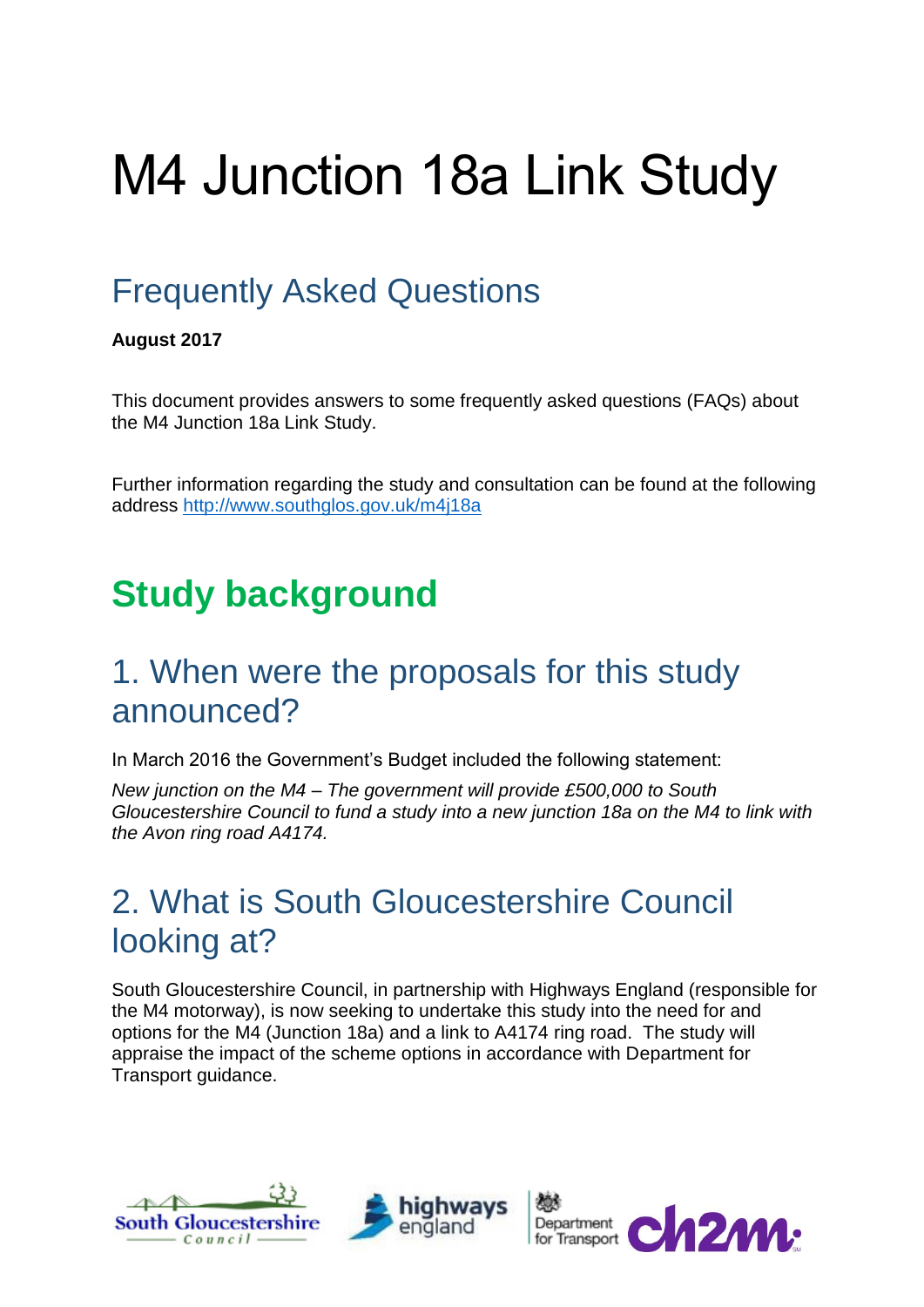## 3. Why is this happening?

The M4, M32, A4174 Ring road and other routes in the North and East Fringe of Bristol are well known for congestion, delays and incidents. Completed at least two decades ago, these strategic highways are unable to cope with the volume of traffic that now uses them, particularly during peak periods.

The South Gloucestershire Core Strategy (adopted December 2013) supports the addition of a new M4 Junction 18a and link to the ring road, as does the emerging Joint Transport Study for the West of England.

#### 4. Where has the funding for this study come from?

Department for Transport (DfT).

## 5. What are the objectives of this study?

The scheme objectives are:

- Relieve congestion to M4 Junction 19 and M32 Junction 1, and on the A4174
- Improve safety by reducing congestion related collisions on M4 Junction 19 and M32 Junction 1, and on the A4174
- Unlock the economic potential in the North and East Bristol Fringe, particularly within Science, Technology and Innovation sectors
- Minimise the impact of traffic/infrastructure on the environment and, where possible, deliver opportunities for environmental enhancement
- Improve transport network resilience and journey time reliability
- Protect and enhance access for non-car modes

#### 6. What is the process for this study?

The study is following the approach outlined by Department for Transport for developing major transport schemes, which is also used by Highways England.

This approach requires the preliminary consideration of potential route options, their likely impacts, costs and whether they would meet the scheme objectives. Further stages would follow to examine the scheme and its impacts in more detail.

Please also see 'Next Steps' in the consultation leaflet.





Department **CA2M**: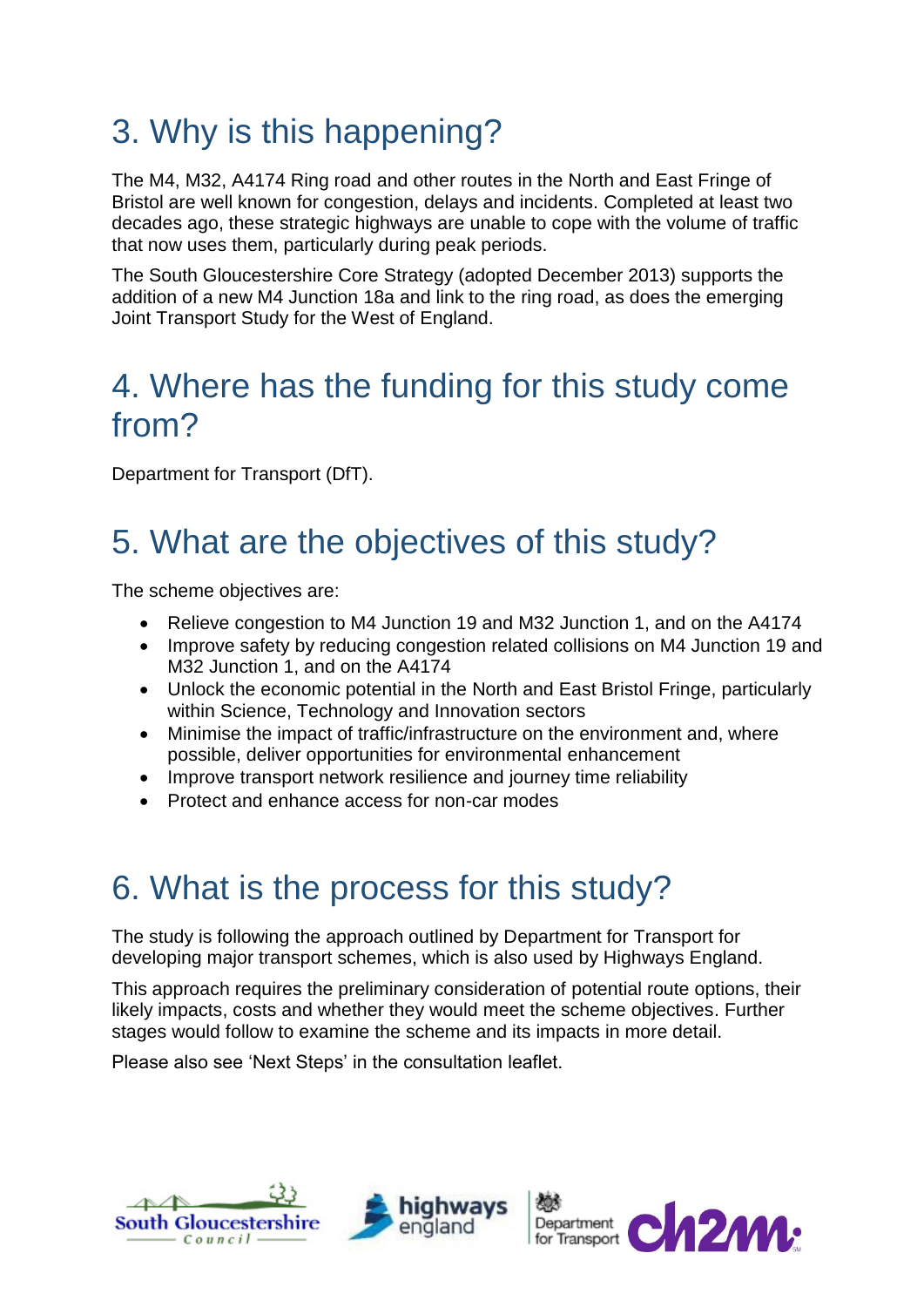## 7. How long will this study take?

17 months, from November 2016 to March 2018.

## 8. Is Highways England involved in this study?

Yes, Highways England is a partner.

#### 9. Why weren't we told about the options sooner?

CH2M began working on options in February 2017; draft proposals were shared with the project board in April and with elected representatives in May and June. There was some delay in sharing emerging proposals because of the Purdah period for the General Election; during this time period ahead of an election, central and local governments are prevented from making announcements about any new or controversial government initiatives (such as new major road schemes) which could be seen to be advantageous to any candidates or parties in the forthcoming election.

## **Overview of the study**

## 10. What is a 'feasibility study'?

This is the first stage in the development of a major transport scheme; it asks

- what are the problems that need to be solved?
- what are the objectives?
- what are the options to meet these objectives?
- which options could be delivered in terms of
	- cost and value for money?
		- environmental impact?
		- public support?

## 11. Why are you looking at different options?

Firstly, DfT guidance requires that promotors of major schemes spend public funding on the best option (which will not necessarily be the cheapest). Second, when securing statutory powers and acquiring land, the public authorities must demonstrate they have looked at the alternatives and that the scheme they are promoting is the best for the wider public benefit.





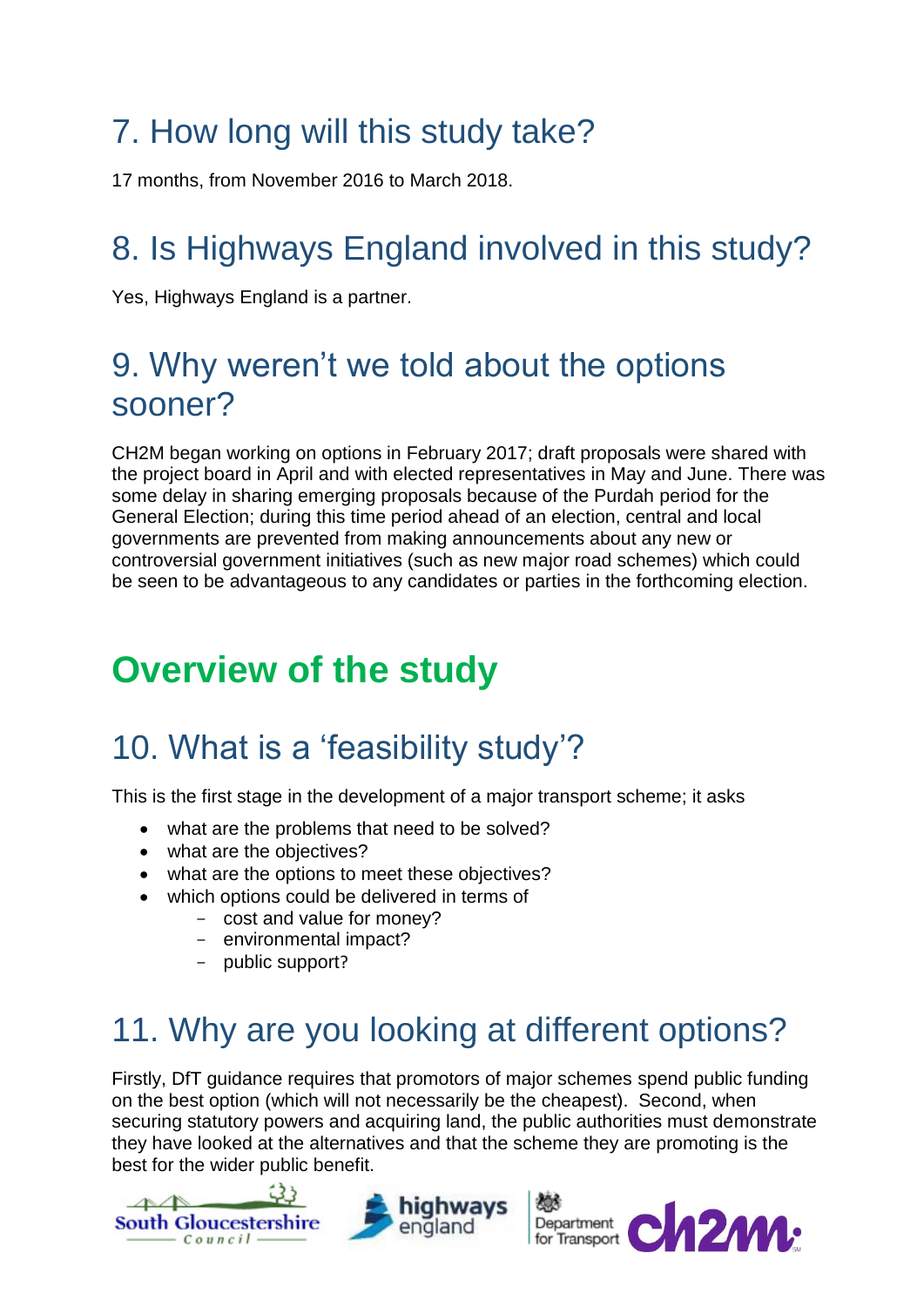### 12. Have you already decided which scheme you are going to construct?

No.

## 13. Who is responsible for this scheme?

Currently, South Gloucestershire Council.

## 14. Who would be responsible for taking the scheme forward?

Because the scheme involves a new motorway junction, it is proposed Highways England would lead subsequent stages of project development.

## 15. How will the scheme options be assessed?

The scheme options will be assessed in terms of:

- The strategic need for the scheme do the scheme options meet the objectives and local and national policies (e.g. the South Gloucestershire Core Strategy)?
- Value for money are the scheme option costs and impacts justified by the predicted improvements?

Impacts to consider include:

- Traffic volumes and capacity
- Air quality
- Noise
- Water Resources
- Flood Risk
- Landscape
- Ecology
- Visual Impacts
- People and Communities
- Cultural Heritage
- Greenhouse gas effects
- Financial and commercial affordability could the options be afforded?
- Deliverability are the scheme options deliverable in terms of political and public acceptability and the statutory powers available to promoting authorities?





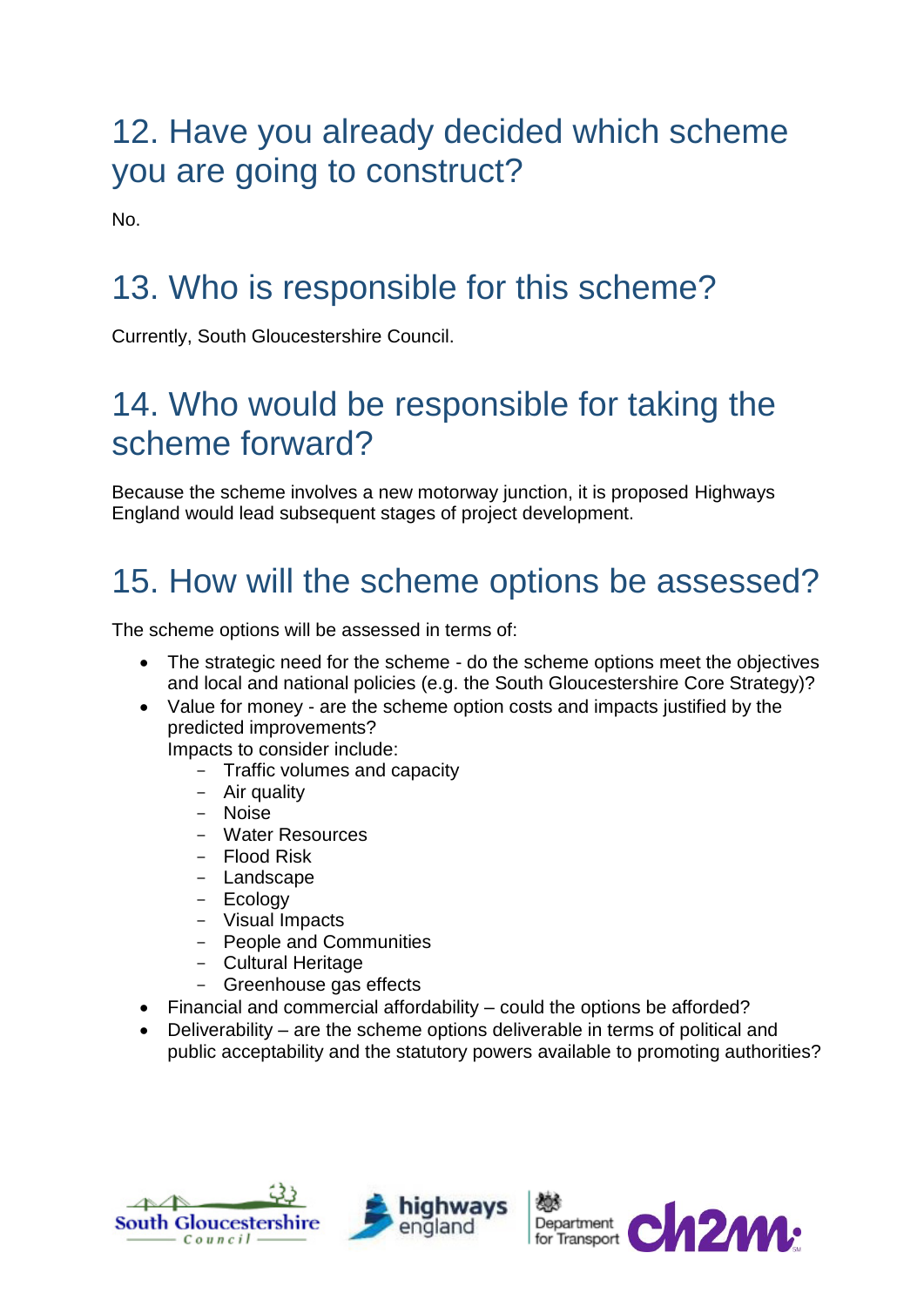## 16. How will you choose the preferred option?

The feasibility study will assess the scheme options' performance against the scheme objectives and against Department for Transport criteria.

The study will then be considered by the South Gloucestershire Cabinet, who will decide on the next steps.

#### 17. What will the scheme cost?

The scheme options are predicted to cost the following in 2017 prices.

- Western option £446 million
- Eastern option a £348 million
- **Eastern option b £328 million**

#### 18. Do you need planning consent for the scheme?

Yes, by way of a Development Consent Order.

#### 19. When could the scheme be built?

Construction of the scheme could commence in 2024 with completion in 2027.

#### 20. When could the scheme open?

The scheme could open in 2027.

## 21. What is a RIS?

RIS means Route Investment Strategy. It is Highways England's programme of works for the strategic highway network in England. It is proposed that the M4 J18a is delivered through this process.

## 22. What is a traffic model?

It is a computer programme that forecasts traffic flows. It uses traffic survey data to build a picture of current traffic movements, adds forecasts of traffic demand, and applies them to a representation of the highway network.

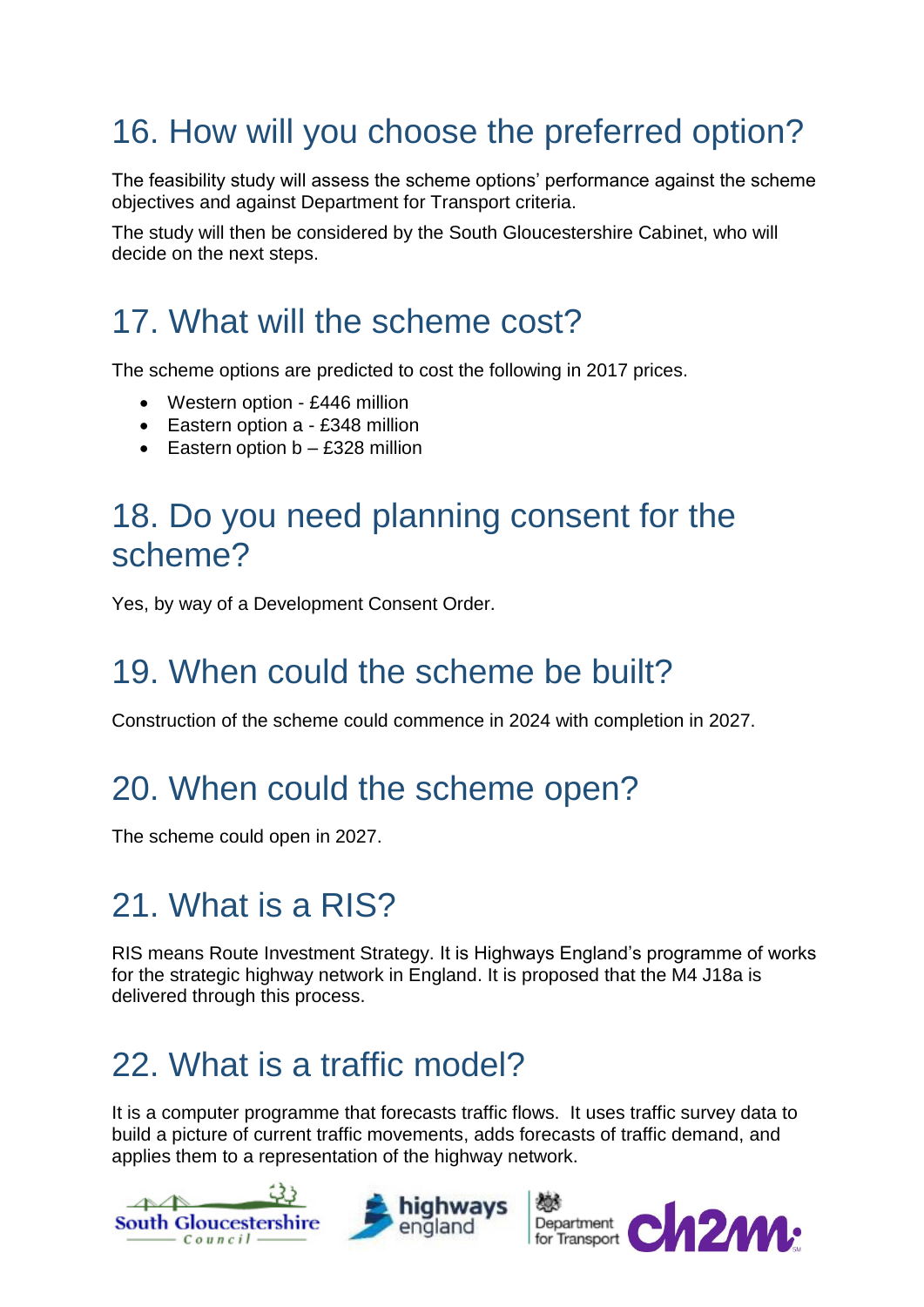#### 23. Do the traffic forecasts take account of background traffic growth and new journeys from planned development?

Yes, the assessment of route options allows for all planned development and general traffic growth across the region. Each scheme is compared against the future year traffic scenario with the same development included.

## 24. What is a business case and what is in it?

A business case is a formal way of assessing and comparing options for schemes to ensure that they are a sensible use of public money. For this scheme we are using the DfT WebTAG<https://www.gov.uk/guidance/transport-analysis-guidance-webtag> processes to assess the scheme.

#### 25. How is the Benefit Cost Ratio (BCR) calculated?

The Benefit Cost Ratio (BCR) is an indicator that is used to summarise the overall value for money of a proposal.

It is calculated using the proposed scheme costs derived from the option cost estimates and the scheme benefits from the Transport User Benefits Analysis (TUBA) package. This package takes the change in traffic delay from the traffic model and calculates the effective monetarised value using DfT determined values of time. The BCR is then estimated from the benefits over a 60 year period being compared with the cost of the scheme including maintenance for 60 years.





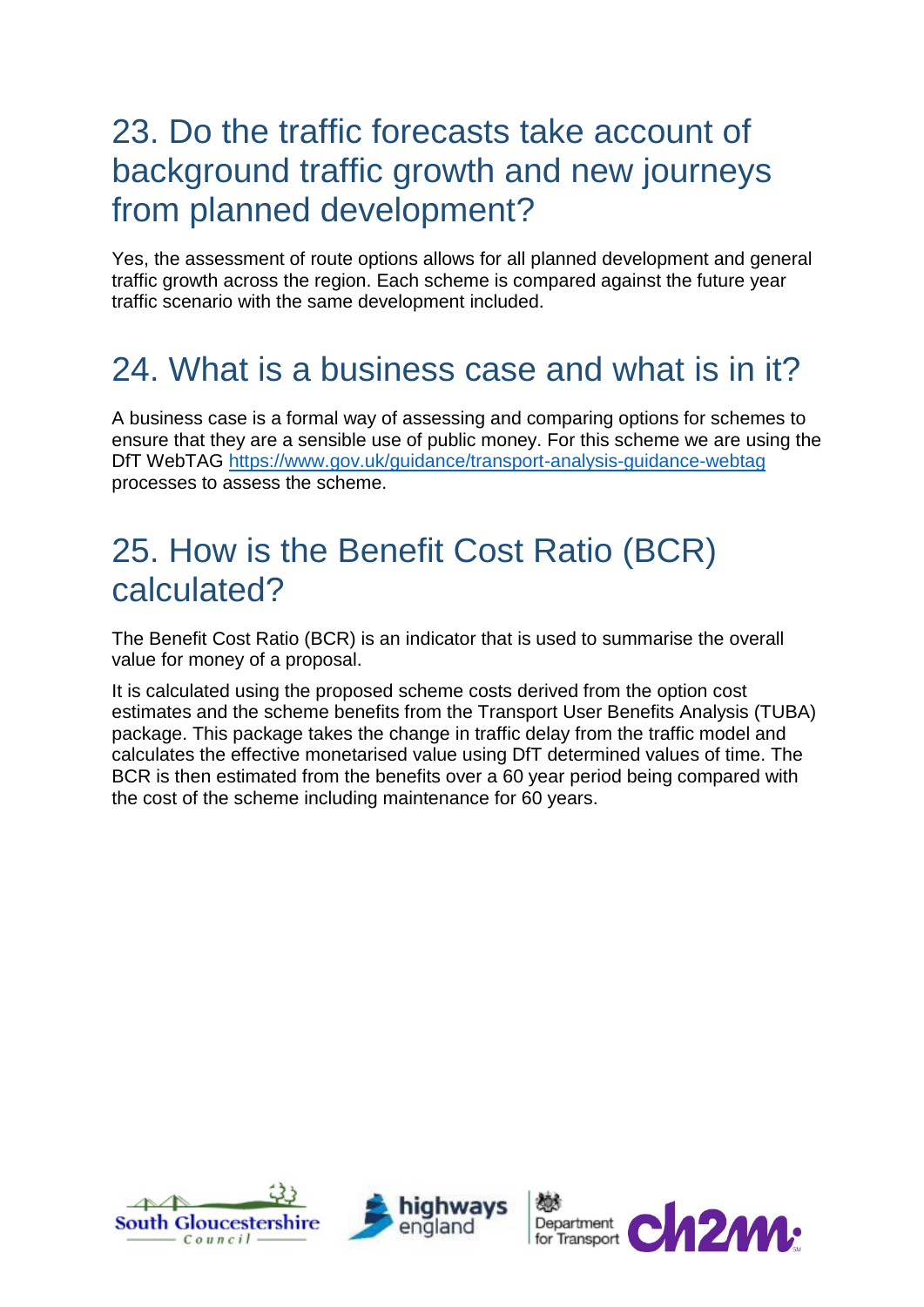## **How does the scheme fit with other schemes in the West of England?**

### 26. How does this scheme fit into the West of England's transport priorities?

The M4 Link is identified as an aspiration in the  $3<sup>rd</sup>$  Joint Local Transport Plan [JLTP]; the JLTP provides the statutory basis for South Gloucestershire Council's transport policies and runs until March 2026.

In addition, paragraph 7.12 of the South Gloucestershire Core Strategy states:

*The Council is committed to the long-term realisation (beyond 2027) of a new link road from the A4174 Ring road to the M4 (between Junction 18 and 19) to relieve congestion to the M4 Junction 19, M32 Junction 1, the A4174 eastbound and within the communities of the north east Bristol fringe area. The Council will continue to make the case to the Highways Agency and central government during the plan period.*

The emerging Joint Transport Study recommends an M4 J18a and link to the ring road.

## 27. What are the development assumptions?

We assume only those developments identified in the Core Strategies and emerging Joint Spatial Plan.

#### 28. Will you look at how the scheme fits with other proposed schemes in the Joint Transport Strategy?

Yes, we will run tests with the addition of other proposals in the emerging Joint Transport Study, such as the link to Yate.

### 29. What is the status of the Joint Transport Study and Joint Spatial Plan?

The Joint Transport Study is a technical study and will be considered by the West of England Joint Committee in October 2017.





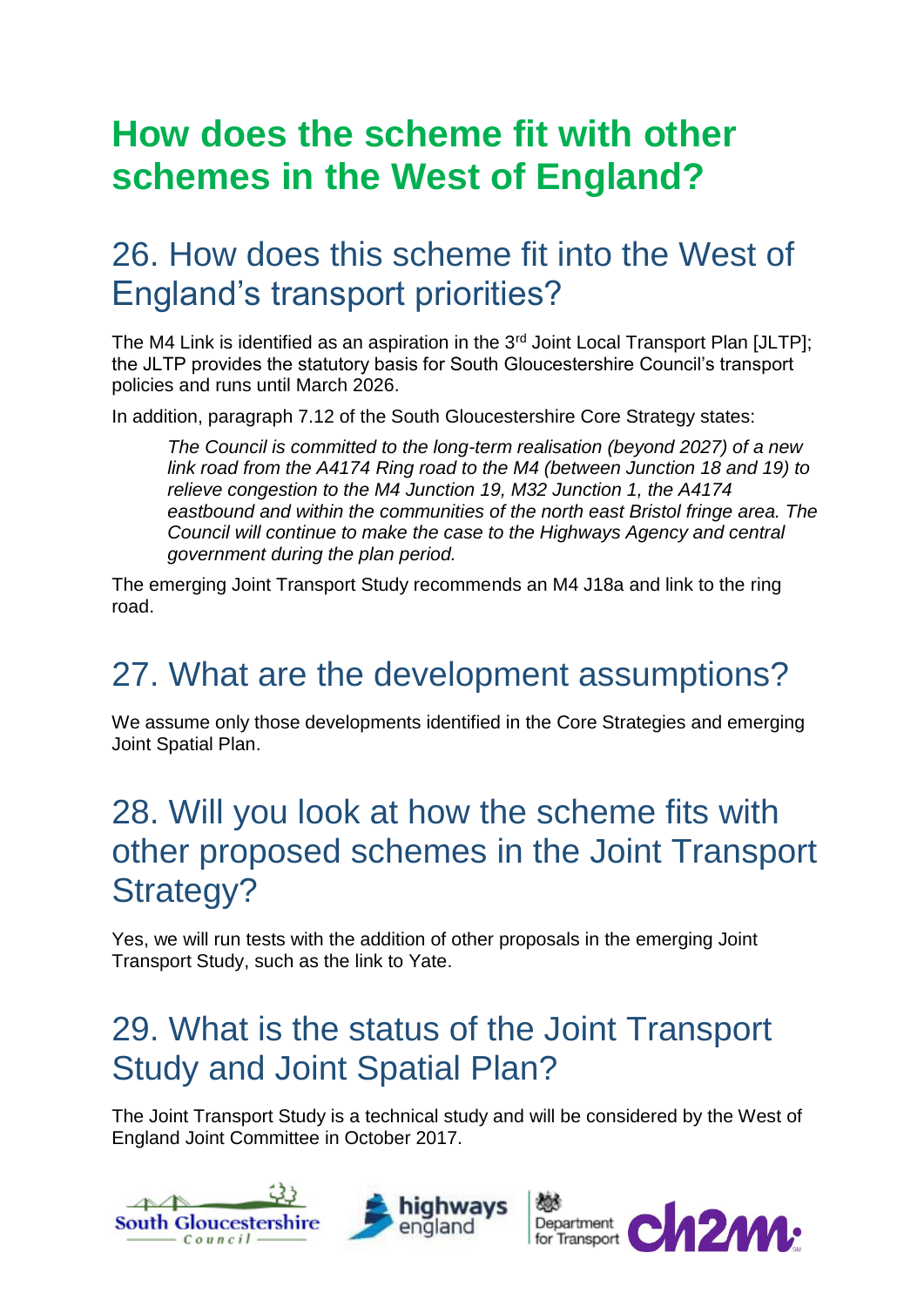The Joint Spatial Plan (JSP) is being prepared as a statutory development plan document (DPD). When completed and adopted the JSP will form part of each councils Local Plan and will attract full weight as the starting point for determining planning applications and appeals, in accordance with the plan led system as set out in the planning legislation and the National Planning Policy Framework (NPPF).

However before this, the Plan needs to go through a number of further stages of preparation. This will involve public consultation on the draft plan which is expected to take place later this year. Comments made during this stage will be taken forward and provided to the independent inspector who will be appointed by the Secretary of State to examine the draft Plan. The purpose of the examination is to ensure it conforms with legal and technical requirements which are termed 'tests of soundness' as set out in legislation and the NPPF. Given these remaining stages are still to be completed, limited weight is currently attached to the JSP at this stage.

The development of the JSP will continue throughout 2017 and the submission of the document to Secretary of State will be in 2018. For more information on progress please go to [www.jointplanningwofe.org.uk](https://urldefense.proofpoint.com/v2/url?u=http-3A__www.jointplanningwofe.org.uk&d=CwMFAg&c=1vnCWTgU_iH2bgveKnHUZ8hJXVq2EkkiN8FwZDwwznM&r=oMFtNitq_VEs2MmkAt4cgSFcY8WcOYF5brHV0R55kxg&m=0oxSkq088Bl6501E0qBQ0foOpg0Llx2KZkfKrej5-0U&s=cZZgR8h0CZr_3LRKQZEeS1wDg11LIAwz00oGjvk3JSo&e=)

### 30. Why is the scale of improvement so large?

The scheme includes all measures required to achieve the defined objectives. This includes providing an enhanced capacity A4174 ring road to cater for the additional traffic that is expected as a consequence of the J18a Link, as well as some mitigation measures on local roads. This would provide capacity for the forecast growth in traffic and safeguard the provision of other schemes proposed in the Joint Transport Study.

## **What is included in the study?**

## 31. What options are being considered?

There are two options being considered:

- A western option that moves/realigns the M4 north to provide space to build a new junction; it then uses an improved Westerleigh Road to the A4174 ring road adjacent to Lyde Green. Improvements are also made to the ring road junctions as far as the Hicks Gate junction with the A4 Bath Road.
- An eastern option. This option has two sub-options that propose building a link road and junction to the north and west of Pucklechurch. This would require the creation of a new highway, but a new motorway junction could be accommodated without the need to move/realign the M4.

The eastern option sub options are:

- *Eastern Option A*  a new link is routed through the open countryside to the west of Pucklechurch.
- *Eastern Option B*  a new link is routed immediately adjacent to the outskirts of Pucklechurch.





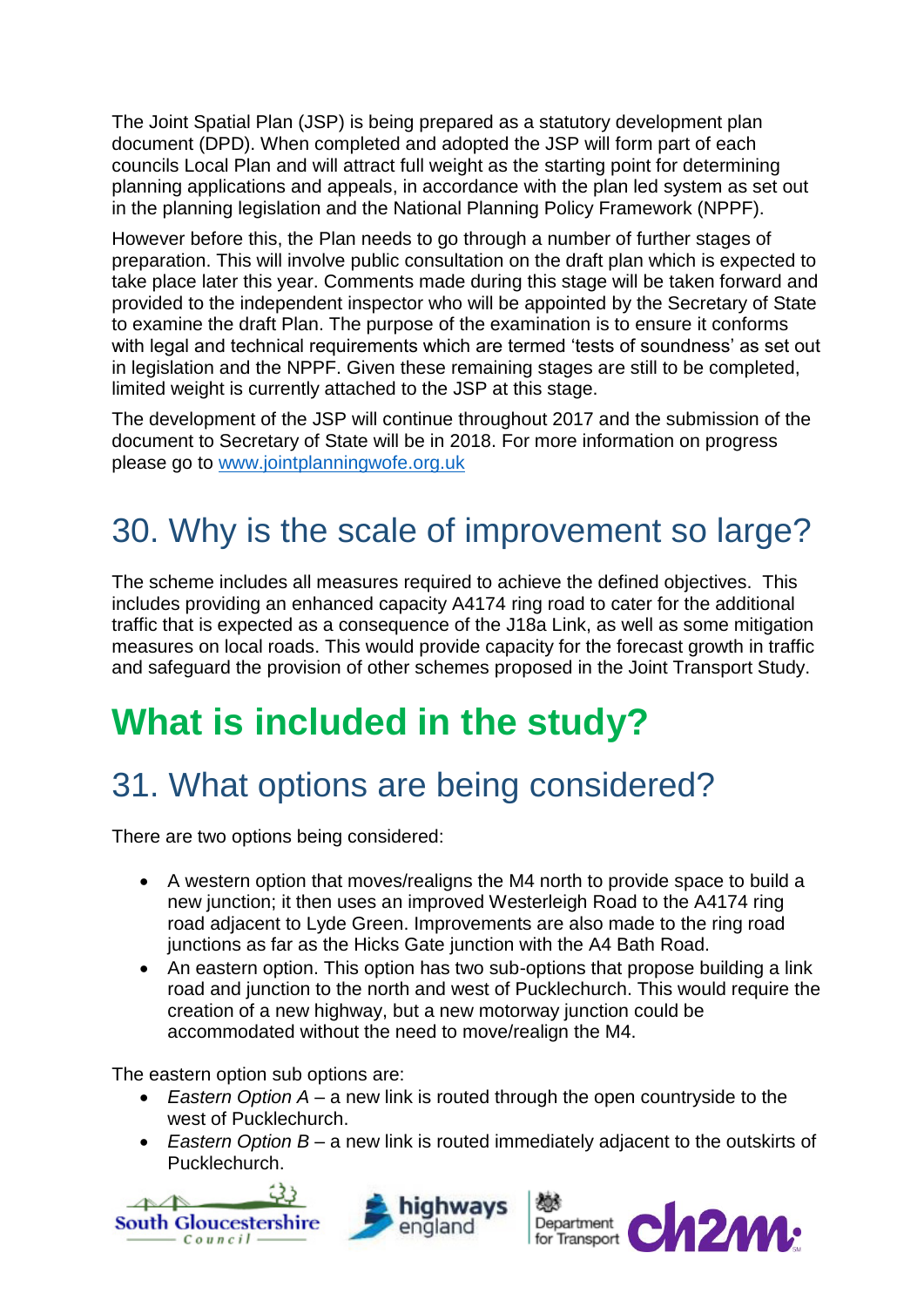#### 32. Have other options been rejected/ discounted?

Two broad options outlined below were initially considered:

- A motorway junction would now need to avoid the inland fuel distribution centre, national grid infrastructure, listed buildings and environmental features along the disused railway. This has been rejected because it would need extensive slip-roads and would require land from the Green Belt and from the Lyde Green development site. The removal of land from the development site (Lyde Green) would mean an alternative development site could need to be found elsewhere in South Gloucestershire. This route was originally proposed by Avon County Council.
- A route running direct between the Dramway roundabout and a new motorway junction north of Pucklechurch. This has been rejected because of its adverse impacts on the environment where it would cross the Pucklechurch Ridge.

Both of these options have been have been rejected/discounted in this consultation.

### 33. Why does the potential western M4 junction require moving the motorway?

Realigning or moving the M4 would reduce adverse impacts on adjacent properties at Lyde Green and allows the new motorway junction to be constructed 'off line' thus reducing traffic delays on the M4 during construction.

#### 34. Why are you looking at improvements to the A4174 ring road junctions?

To cater for the future traffic flows that are expected, in part as a consequence of the J18a Link.

## 35. Is a Park & Ride included?

Park & Ride is not part of the M4 J18a scheme. However there are Park & Ride proposals within the emerging Joint Transport Study.





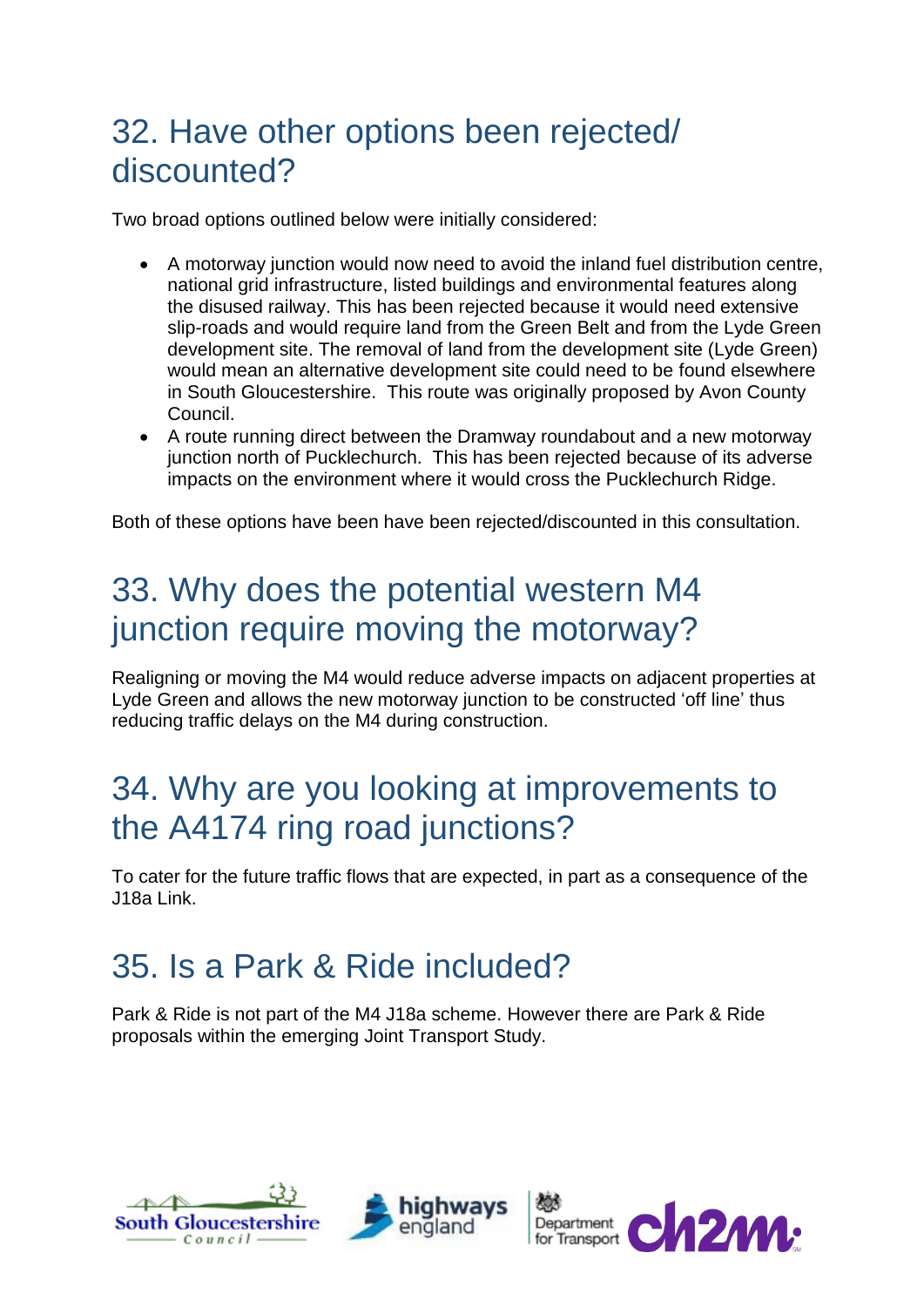#### 36. What happens to Public Rights of Way, tracks etc.?

All Public Rights of Way and other tracks and paths would be maintained or diverted, and where possible enhanced. Where a route option crosses a right of way then a convenient safe crossing would be provided that conforms with Equalities Act requirements.

#### 37. What happens where the Eastern Options cross Parkfield Road?

It is likely that for option A, there would only be left-turns for vehicles to/from Parkfield Road and the new road. For option B, connections to the local network would be provided.

For both options, there would be pedestrian, cycle and equestrian crossings.

#### 38. What facilities for cyclists and other nonmotorised road users will be included?

Cycling and walking routes along the schemes and connecting to nearby neighbourhoods, will be maintained and, where possible, enhanced.

#### 39. What is proposed on the local minor road network?

There could be locations on the minor road network where changes in traffic flows, as a consequence of the scheme, would require modifications or improvements; this would be confirmed in subsequent stages of scheme development.

## 40. Will the scheme include a link to Yate?

No, this is a separate scheme, but future design stages for the M4 Junction 18a would make provision for a future link to Yate.





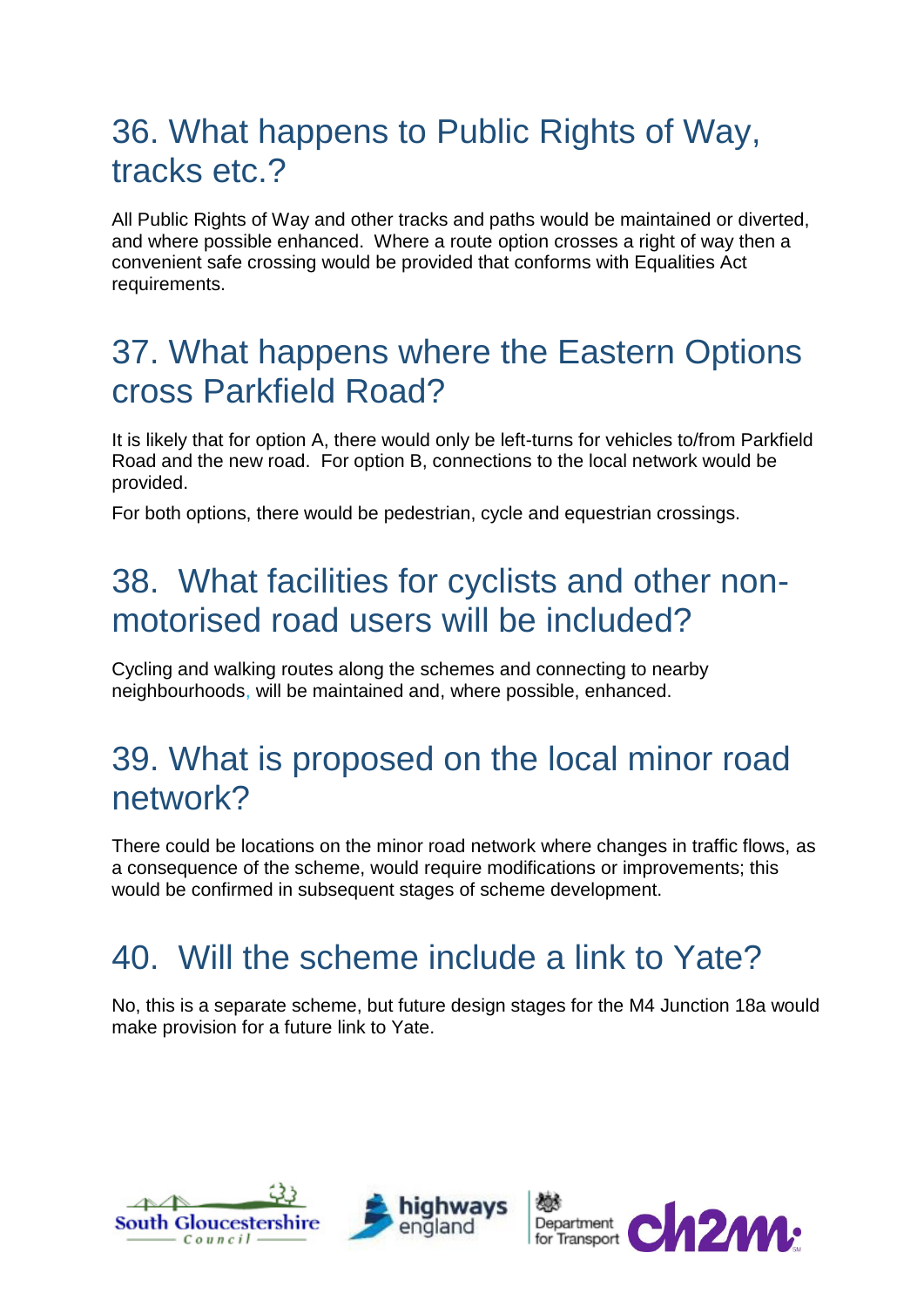#### 41. Are there detailed design plans of the scheme options? Does the plan show the exact scale and location of the scheme?

No, it provides an indication of where the route options could go. This level of detail is the norm of a feasibility study of this nature.

## **What effects will there be on the road network and users?**

#### 42. How will this scheme affect my road journey?

In general, the scheme reduces congestion both in the local area and across much of the North and East Fringe area. The traffic predictions show that on average the 400,000 journeys will take around two percent less time.

Trips between the Science Park and the M4 would typically be much easier for both options.

#### 43. What is the forecast year?

The forecast year is 2036 and has been selected to match that used in the emerging Joint Transport Study and Joint Spatial Plan.

## 44. What is background traffic growth?

This is the Government's forecast for the increase in traffic levels over the years; it excludes traffic generated by new developments.





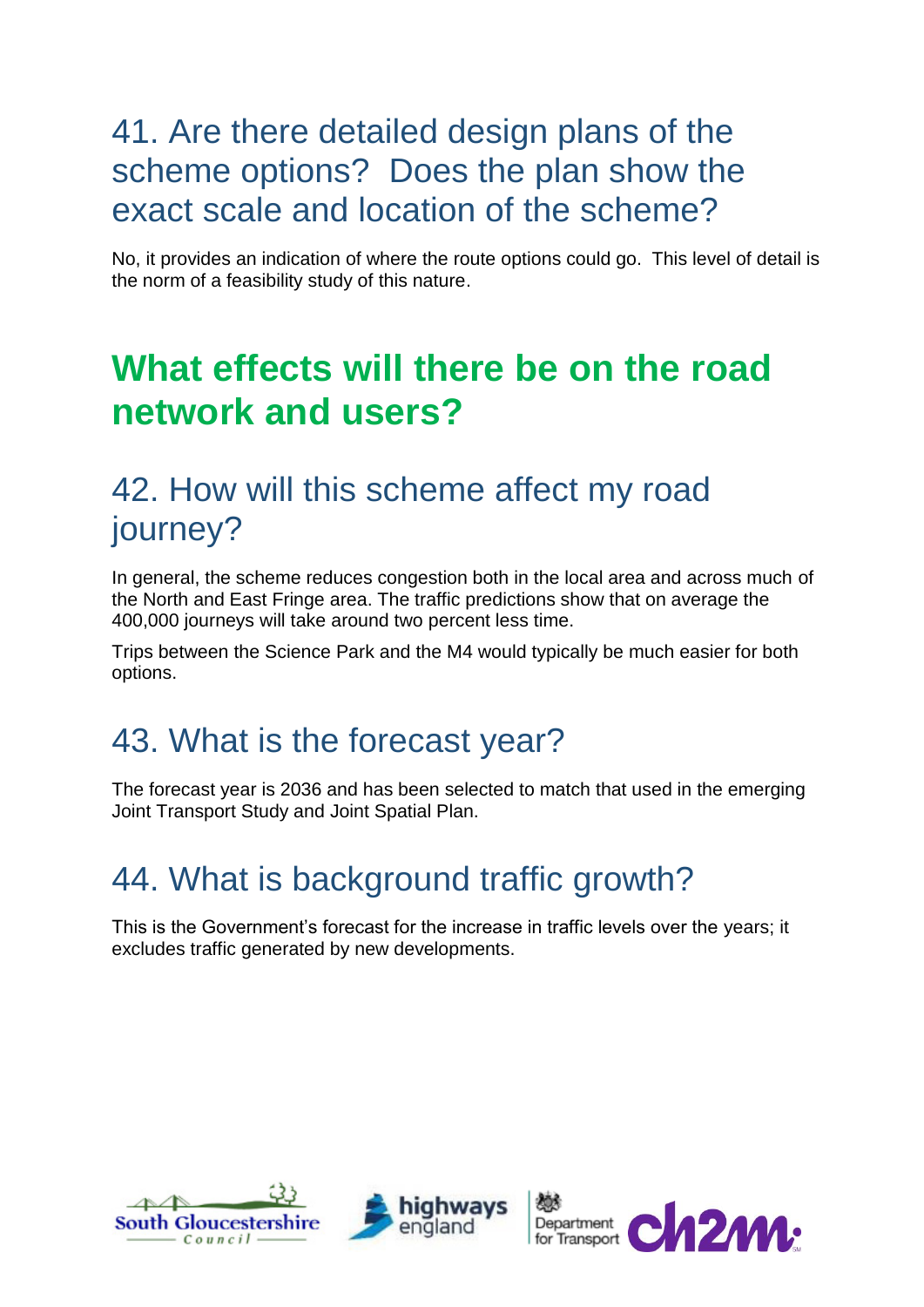## **What effects will there be on local communities**

#### 45. What happens to people or businesses directly affected by the scheme options, including impacts on the value of my property?

'Blight' is the legal term for the detrimental impact, particularly in terms of 'value,' that proposals for major public works (such as a new road) can have on a private property. A proposed route has to have reached some degree of certainty before blight is triggered. This study is the very start of project development, there are only route options and no preferred route, so blight is not triggered.

## 46. Will there be a requirement for compulsory purchase of land, required by the scheme?

It is much too soon to say. Compulsory purchase is always a last resort for a public authority and can only be pursued when all reasonable negotiations have failed.

#### 47. I am concerned I am directly affected by the scheme – when will I know the impacts to my business/property?

Broad impacts will be discussed in the study report, published March 2018.

#### 48. Is it intended that there will be access from the Link Road to adjacent agricultural land?

A suitable form of access will be provided to appropriate surrounding land parcels. It is not likely that many of these will be direct connections with the Link Road; more suitable connections would be made in other ways.





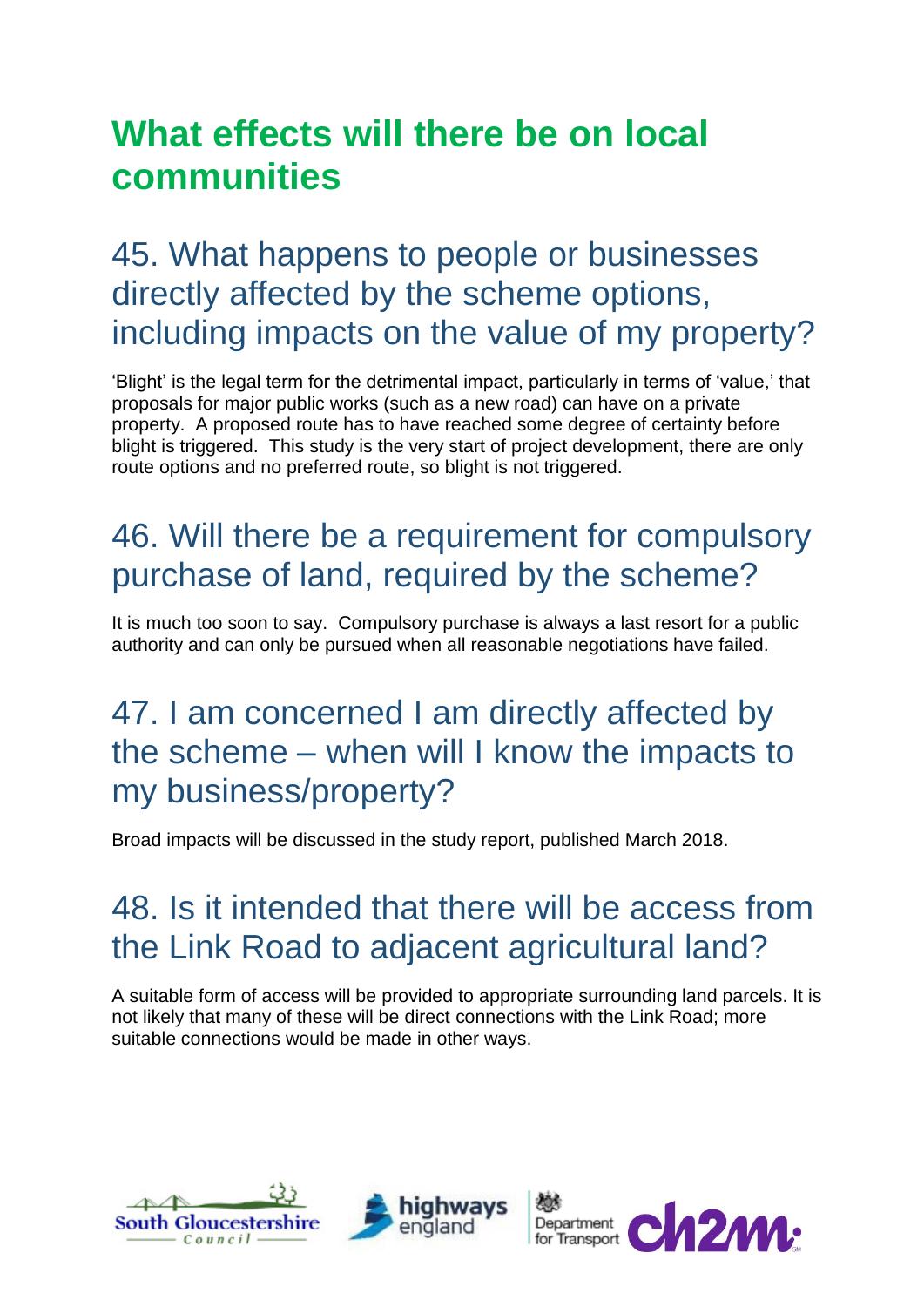## **What effects will there be on the environment?**

#### 49. What surveys are being done to identify things such as the pipelines adjacent to the underground reservoir?

Initial searches of all public utilities and other statutory undertaker apparatus have been undertaken and the impacts of these on the scheme has been allowed for in the designs and the costing of the schemes.

#### 50. How much Green Belt does each option require?

The schemes are estimated to take the following areas of Green Belt land:

- Western Option 23 Hectares
- $\bullet$  Eastern Option A 35 Hectares
- Eastern Option B 31 Hectares

## 51. Will land be safeguarded for the scheme?

Not at this stage. The study report in March 2018 will recommend which option or options could be taken forward. This report will be considered by the South Gloucestershire Council Cabinet.

#### 52. How can use of Green Belt land be justified?

National planning policy outlines that a scheme in the Green Belt should not be approved except in *"very special circumstances"*. The test for a "*very special circumstance*" is that we must demonstrate that any harm caused "…*is clearly outweighed by other considerations".* The proposed scheme will deliver a number of significant benefits which must be considered, including improved safety and reduced congestion in the local area.

The fundamental aim of Green Belts according to national planning policy is to "…*prevent urban sprawl…".* The permanence of the Green Belt will not be compromised as part of the scheme; only Green Belt land needed for this scheme will





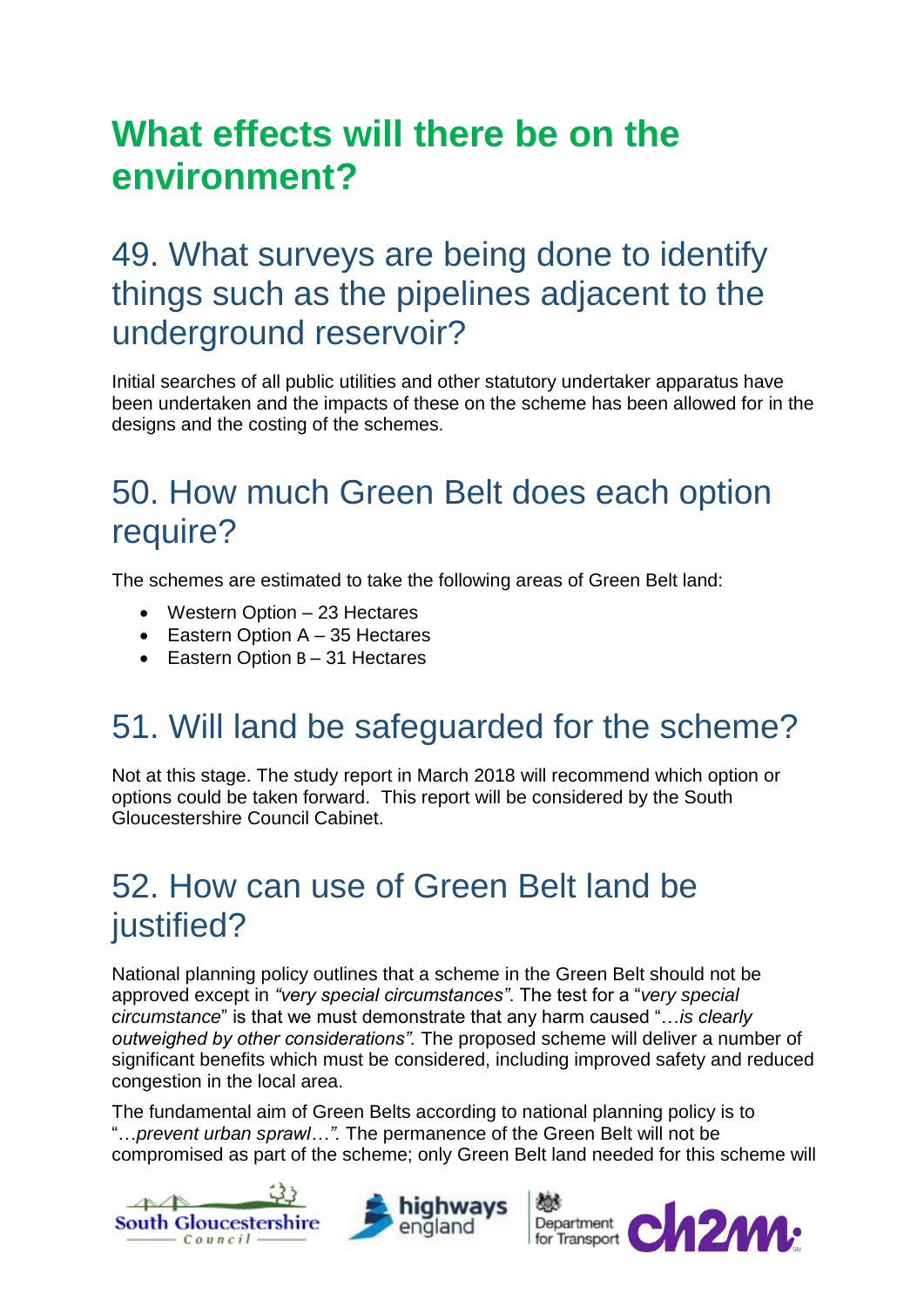be impacted. The fundamental aim of the Green Belt will not be compromised by the scheme.

#### 53. Do you know the ecological impact of the scheme?

A desk-top study has been undertaken along with a walkover of some areas of publicly accessible land. No specialist environmental surveys have been undertaken at this stage of options development. With this information, the project team's environmental specialists have contributed to the option development and selection.

The public consultation will provide further information on the environmental impacts of the scheme options. The probable environmental impacts of each option will then be assessed and reported in the final study report in March 2018.

More detailed environmental surveys and assessment would be undertaken in subsequent stages of scheme development.

#### 54. Will the scheme impact on surrounding green spaces and habitats?

All options have the potential to impact on green spaces and habitats. Future scheme development would be subject to a full Environmental Impact Assessment.

#### 55. Eastern Option B severs the existing Pucklechurch conservation area from the proposed conservation area extension – what consideration has been given to this?

This is acknowledged and accounted for in the impact assessment of the Eastern Option B.

#### 56. Is it intended to light any part of the Link Road?

The Western option would be lit. It is possible that parts or all of the Eastern option could be lit.



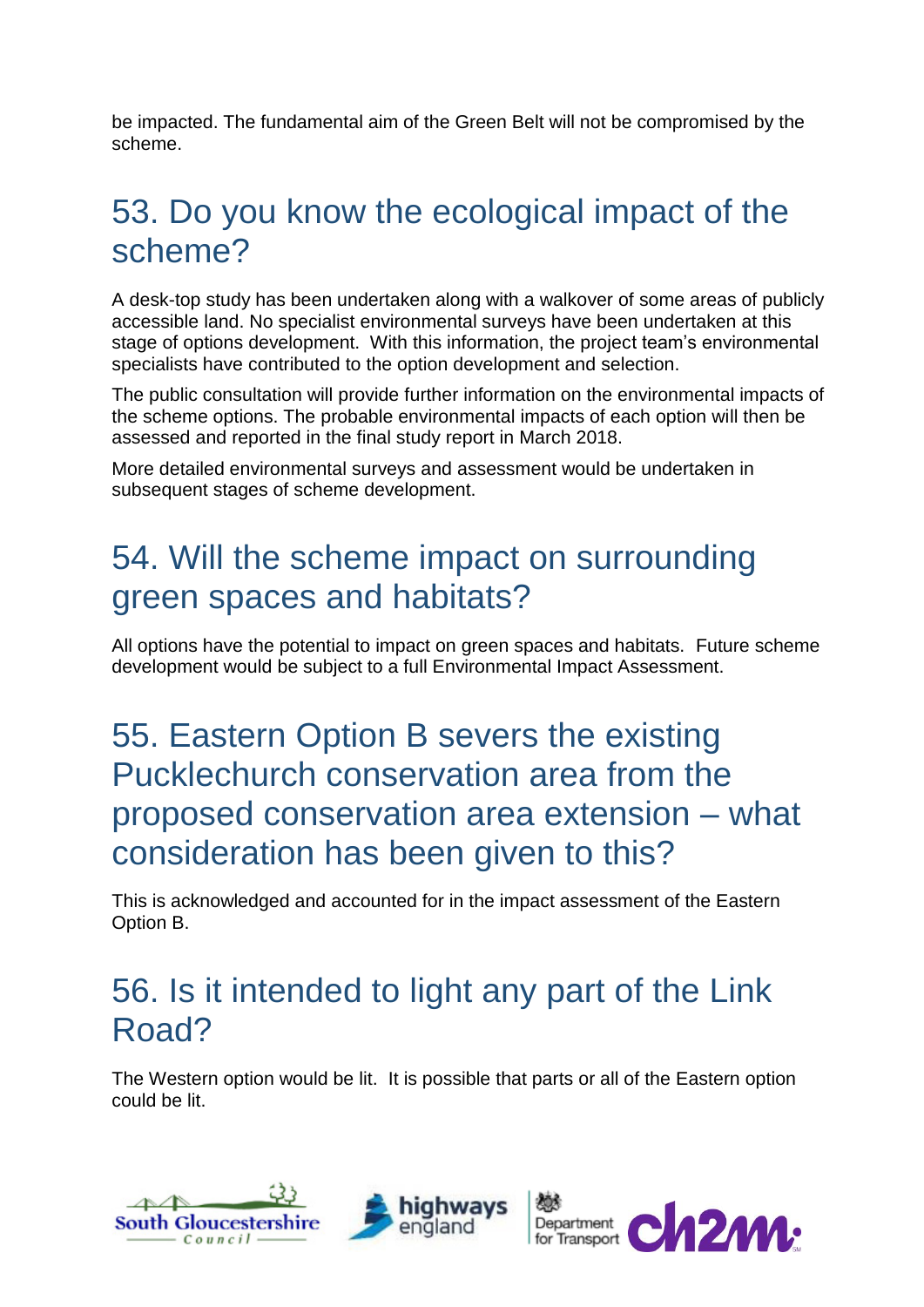#### 57. By what means will the Link Road be drained, and will, any part interface with the existing parish drainage system?

Appropriate highway drainage would be provided for all carriageway areas to local outfalls. Details of these would be determined later in the design development process. It is not intended that this will impact on the current drainage system with the parish.

#### 58. What will be done to minimise the noise impacts of the Link Road and harmonise it with the surrounding land?

Appropriate tree and shrub planting would be provided to screen the Link Road. The planting would be designed to be sympathetic to the current landscape.

Where necessary, noise impacts would be managed by appropriate mitigation. This could include earthwork bunds, noise fencing, low level noise surfacing and other measures. Future assessment work would determine what is appropriate.

#### 59. What land or property would have to be acquired for the route of each of the options?

This has to be determined in later stages of the project. It is currently anticipated that none of the options would require the acquisition of buildings, although some thirdparty land would need to be acquired.

#### 60. How wide would the new road be?

Typical widths of new roads designed in accordance with the government's Design Manual for Roads and Bridges (DMRB) are:

- Dual carriageway approximately 50m (assuming 40mph and allowance for cycle and footways, landscaped areas and harmonisation with adjacent ground levels)
- Single carriageway approximately 30m (assuming 40mph and allowance for cycle and footways, landscaped areas and harmonisation with adjacent ground levels)





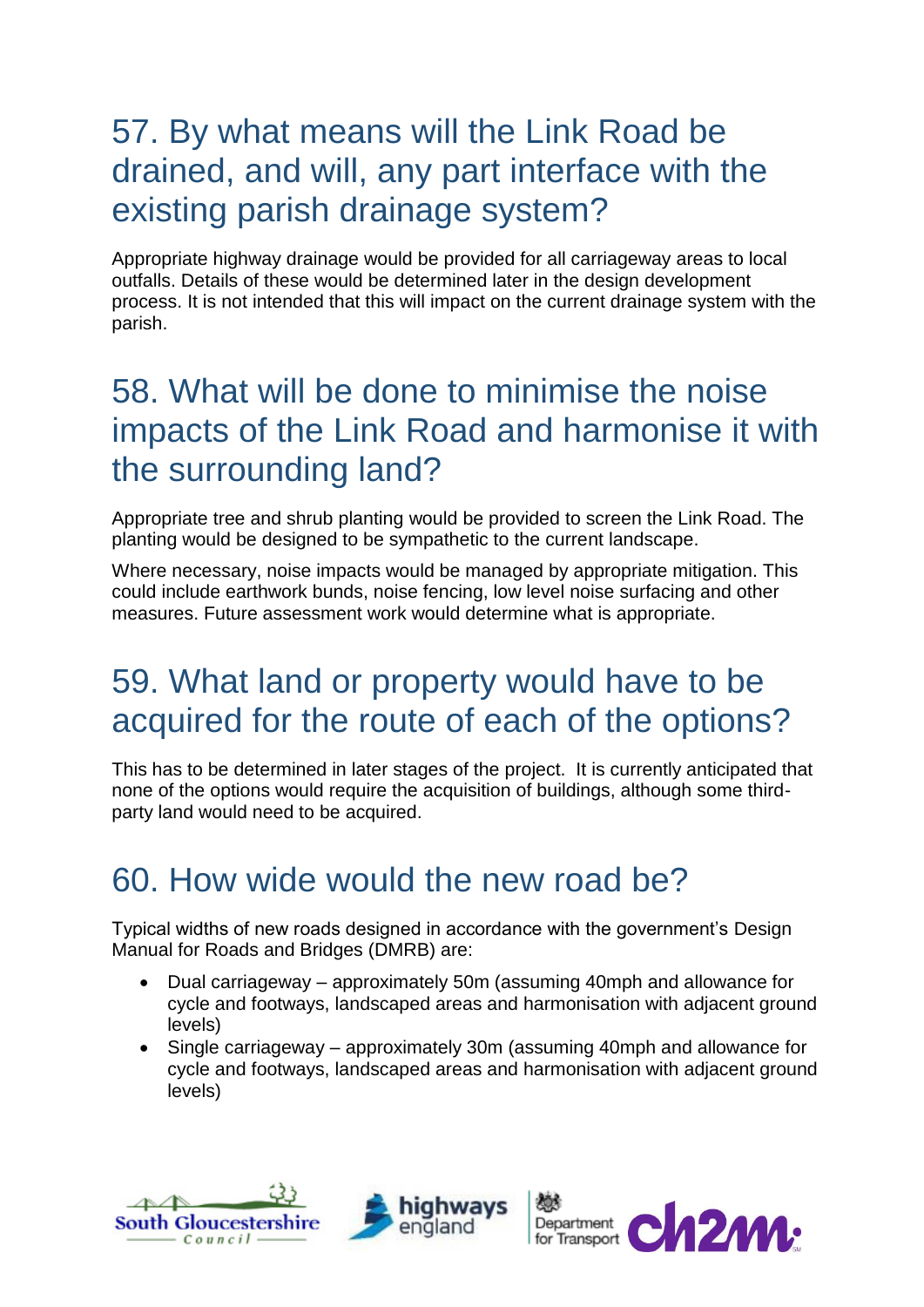## **Public consultation programme**

#### 61. Have discussions been held with Parish Councils and other local organisations?

Yes, we have involved local elected representatives in developing scheme objectives and discussing the emerging options.

#### 62. How will local residents and businesses be consulted?

This consultation runs from 21st August to 16th October 2017.

The study consultation webpage is <http://www.southglos.gov.uk/m4j18a>

There will be reference copies of the consultation material at local libraries and council one-stop shops.

There will be a series of drop-in events for the public:

- Tuesday 5 September, 1.00pm-7.30pm, Pucklechurch Community Centre Hall.
- Wednesday 6 September, 6.00pm-9.00pm, Syston St Anne's Church Hall.
- Monday 11 September, 4.00pm-6.45pm, Westerleigh Village Hall.
- Thursday 14 September, 1.00pm-7.30pm, Emersons Green Village Hall.
- Tuesday 19 September, 4.00pm-7.00pm, Shire Way Community Centre, Yate.
- Wednesday 20 September, 12.00pm-2.00pm, Bristol and Bath Science Park.
- Thursday 21 September, 4.00pm-7.00pm, Warmley Community Centre.

#### 63. Will consultation feedback be made available to the public?

Yes, the outcome of the consultation will be summarised in a report, which will quantify and tabulate responses to the questionnaire and summarise the main themes that emerge from the consultation. The consultation report will be published with the study report in March 2018. Individual replies are not normally published; however, if they are requested, individual's names and address would be redacted (or removed) in accordance with Data Protection requirements.





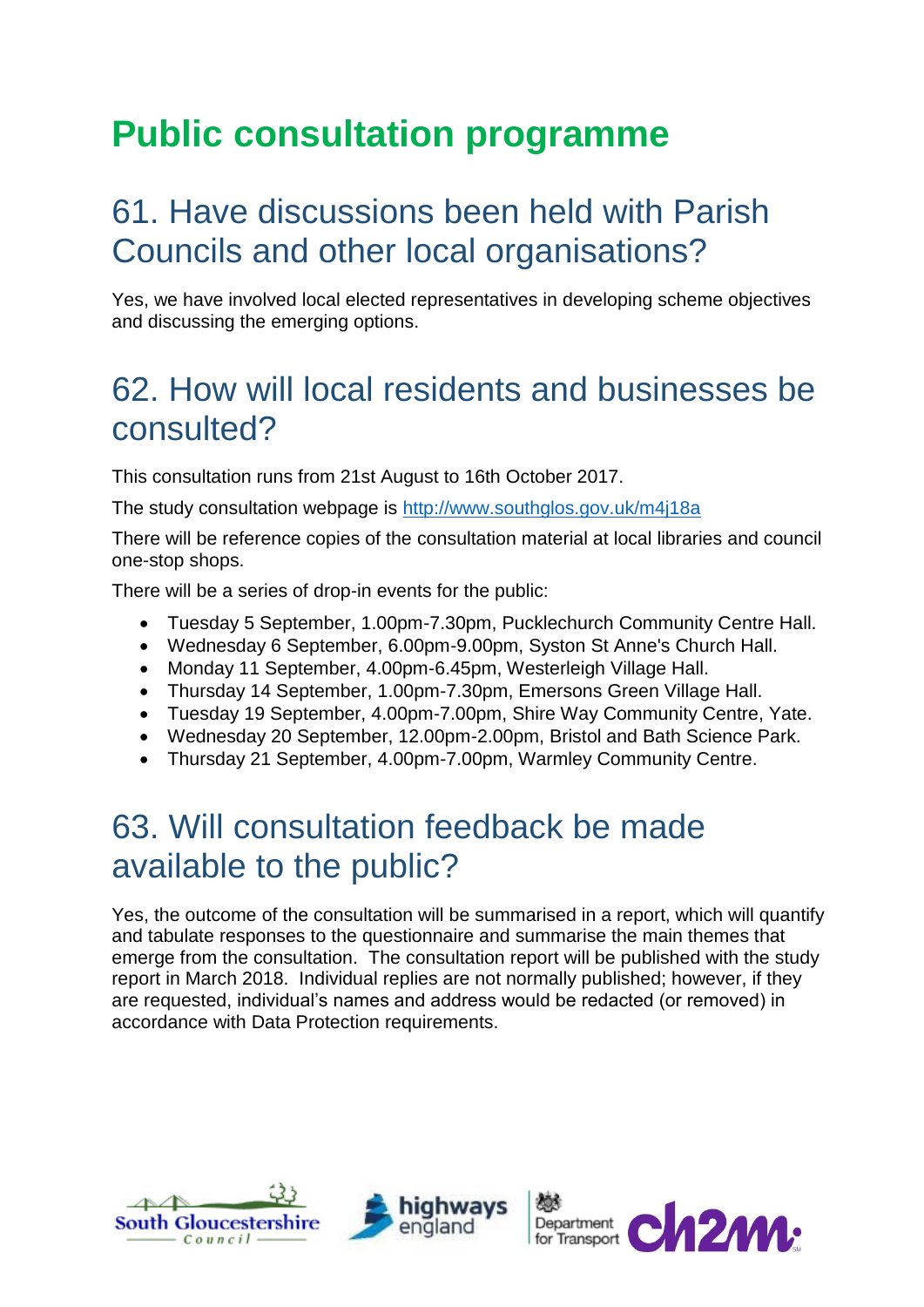#### 64. How can members of the local community and road users provide consultation feedback?

Anyone is free to respond to the consultation via the questionnaire (online or written using the Freepost address below), by email to [transport.policy@southglos.gov.uk](mailto:transport.policy@southglos.gov.uk) or letter to:

Freepost RTXL-YHGY-GSYS South Gloucestershire Council ECS M4J18a consultation Council Offices Badminton Road Yate **BRISTOL** BS37 5AF

Responses should be received by 16<sup>th</sup> October 2017.

#### 65. What happens when the consultation is finished?

The project team will collate the results and prepare a report of consultation. The outcome of the consultation will feed into the appraisal of the scheme options, which will be reported in a consultation report with the final study report. Both reports will be published in March 2018.

What is the best way to stay updated on scheme progress?

Please follow the project webpage [www.southglos.gov.uk/junction18a](http://www.southglos.gov.uk/junction18a)

## **What are the timescales for this study?**

#### 66. When is a decision made on the preferred option, and by who?

The outcome of the feasibility study will be considered by the South Gloucestershire Cabinet in March 2018.